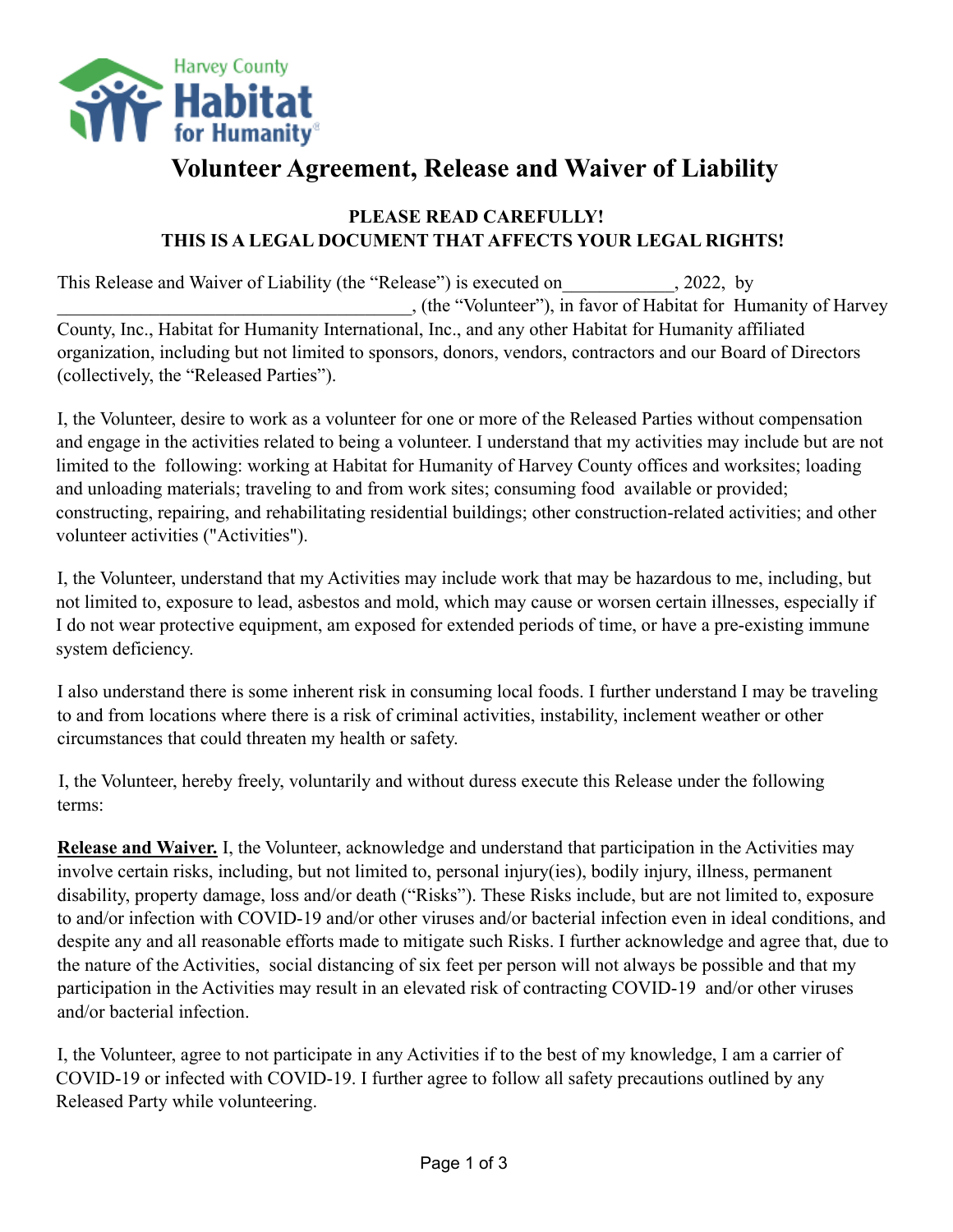In consideration of and in order to be allowed to participate in the Activities, I do hereby release and forever discharge and hold harmless the Released Parties and their successors and assigns from any and all liability, claims, demands, costs and damages of any kind, whether arising from tort, contract or otherwise, which I or my heirs, assigns, next of kin or legal representatives may have or which may hereinafter accrue, arise from, or are in any way related to my Activities with any of the Released Parties, including but not limited to Risks, whether caused wholly or in part by the simple negligence, fault or other misconduct of any of the Released Parties or of other volunteers, other than their intentional or grossly negligent conduct. In addition, the Released Parties shall have the benefit of any future liability protection for businesses as relating to the COVID-19 pandemic passed by any governmental entity to which the Released Parties are subject.

I understand and acknowledge that by signing this Release I knowingly assume the Risks associated with the Activities. I also understand that the Released Parties do not assume any responsibility for or obligation to provide financial assistance or other assistance, including but not limited to medical, health or disability insurance in the event of injury, illness, death or property damage. Regarding any illness or virus, including COVID-19, I, the Volunteer, understand that even if I follow all guidelines for the prevention and handling of any illness or virus, including COVID-19, there is still a risk that I could contract such virus or illness.

*I understand and acknowledge that children under the age of 16 are not allowed on Habitat for Humanity worksites while construction is in progress. While minors between the ages of 16 and 18 may be allowed to participate in some types of build site activities, solely as outlined by the Released Parties, I understand that using power tools, excavation, demolition, working on rooftops and similar activities are not permitted for anyone under the age of 18. I agree it is my responsibility to communicate these requirements to any of my minor children who will attend and/or participate in the Activities.*

**Consent to Transportation and Medical Treatment.** I consent to the use of first aid treatment and the use of generic and over-the-counter medications and treatments as directed by manufacturer labels, whether administered by the Released Parties or first aid personnel. In an emergency, I understand the Released Parties may try to contact the individual listed below as an emergency contact. If an emergency contact cannot be reached promptly, I hereby authorize the Released Parties to act as an agent for me to consent to any examination, testing, x-rays, medical, dental or surgical treatment for me as advised by a physician, dentist or other health care provider. This includes, but is not limited to, my assessment, evaluation, medical care and treatment, anesthesia, hospitalization, or other health care treatment or procedure as advised by a physician, dentist or other health care provider. I also authorize the Released Parties to arrange for transportation of me as deemed necessary and appropriate in their discretion. I, the Volunteer, do hereby release, forever discharge and hold harmless the Released Parties from any liability, claim, demand, and action whatsoever brought by me or on my behalf which arises or may hereafter arise on account of any transportation, first aid, assessment, care, treatment, response or service rendered in connection with my Activities with any of the Released Parties.

**Insurance.** I understand that, except as otherwise agreed to by the Released Parties in writing, the Released Parties are under no obligation to provide, carry or maintain health, medical, travel, disability or other insurance coverage for any Volunteer. Each Volunteer is expected and encouraged to obtain his or her own health, medical, travel, disability or other insurance coverage.

I understand that I am and remain responsible for payment of such hospital, physician, ambulance, dental, medical or other services obtained for me or my child. I agree that the Released Parties do not assume any responsibility for the payment of such fees or expenses which may be incurred. If I have health insurance, I